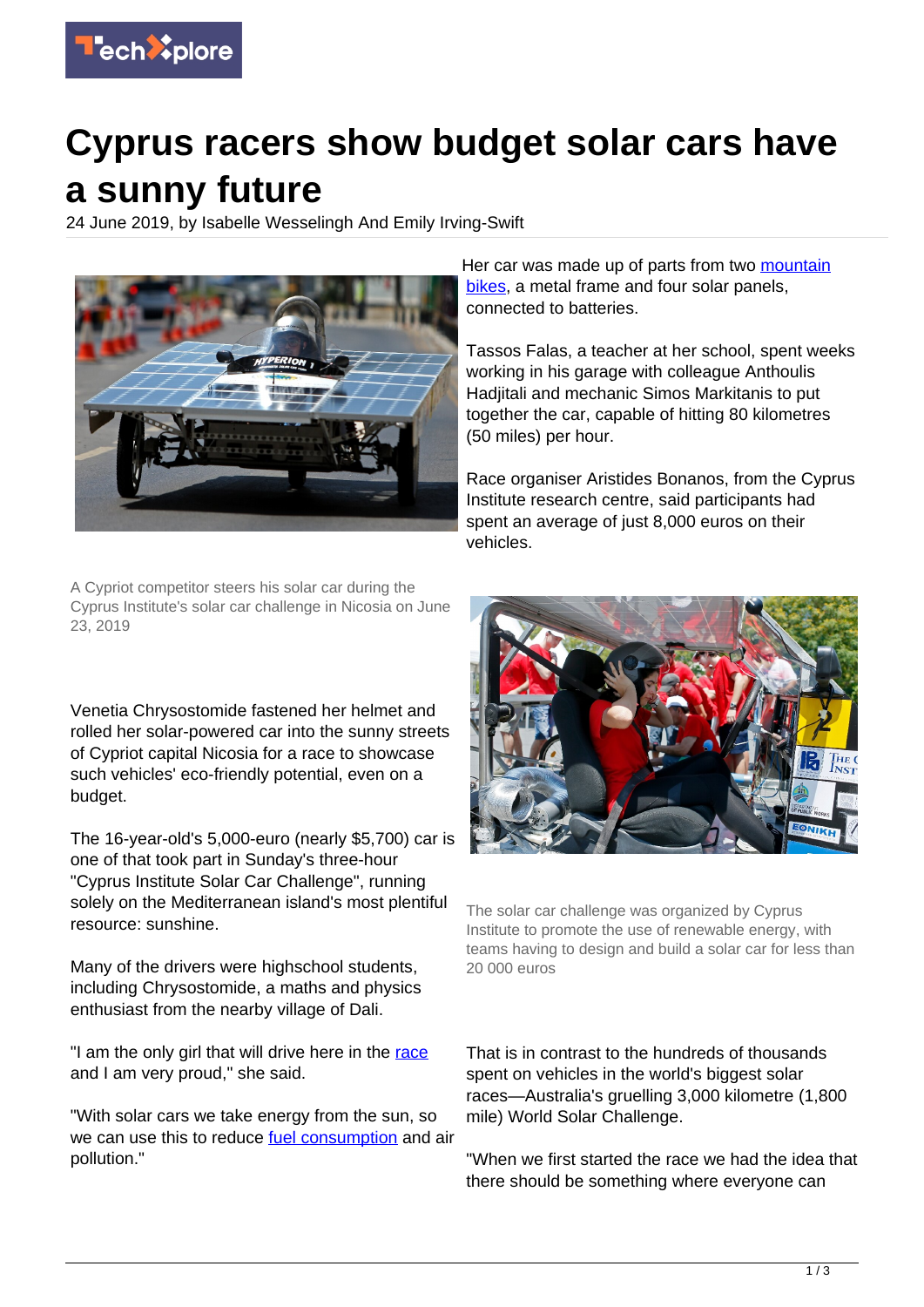

participate, so we limited the cost of our vehicles to The French island of Belle-Ile-en-Mer, on the Bay 20,000 euros," Bonanos said.

The goal is "to make the broader public more aware energy from **solar panels** on the roofs of public (that building a solar car is) something that is fairly easy and fairly cheap to do."

That is an ambitious goal in a country with one of the highest rates of vehicle ownership in Europe, according to Eurostat: 595 cars per 1,000 residents.

In 2016, out of 28,000 new passenger cars registered on the island, just 22 were run on alternative energy sources.

## **Suited for island life**

Yet solar-powered vehicles could be particularly suited to places like the Mediterranean holiday hotspot.

In Cyprus, which experiences some 320 sunny days per year, the potential for solar-powered cars is enormous

"Cyprus is a small island, maximum distances are about 150 to 200 kilometres", well within the ranges of the cars competing in the Nicosia race, Bonanos said.

Similar reasoning has encouraged other **islands** to promote solar-powered transportation.

of Biscay, is set to launch a car-sharing service later this year, with vehicles powered by excess buildings.

A similar project is being set up on the Portugese island of Porto Santo.

In Cyprus, which experiences some 320 sunny days per year, the potential is enormous.

But Falas warned that using hybrid or pure plug-in electric cars would not help the planet, as most electricity in Cyprus is generated by diesel and other fossil fuels.

"It would be beneficial only if you get your electricity out of the sun—and we have plenty of it," he said.



A Cypriot competitor steers his solar car during the Cyprus Institute's solar car challenge in Nicosia on June 23, 2019

In the end, an accident prevented Falas's [vehicle](https://techxplore.com/tags/vehicle/) from finishing the race. The winner was the Hyperion 3, developed by Avgorou Technical School in the southeast of the island.

But Falas dreams that one day his car could become an everyday part of his life.

"I would love to be allowed to go to work with my car," he said.